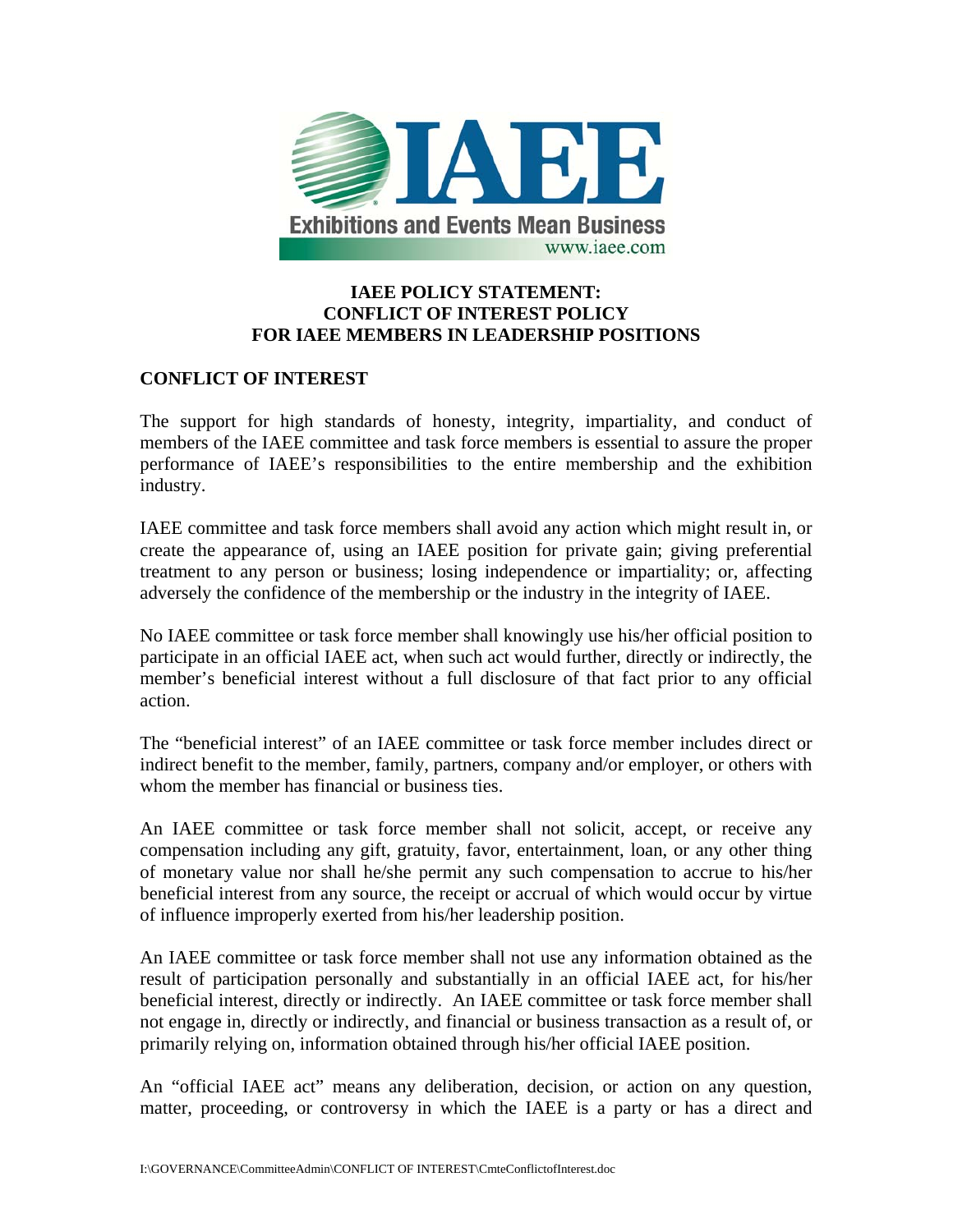substantial interest brought before an IAEE committee or task force member at a duly convened meeting.

# **DISCLOSURE OF POTENTIAL CONFLICT OF INTEREST**

An IAEE committee or task force member is under a continuing obligation to disclose any potential conflict of interest as soon as it is known or reasonably should be known.

An IAEE committee or task force member shall disclose the existence of such a potential conflict of interest in writing, providing all material facts relevant to the resolution of the potential conflict of interest.

Disclosure statements will be submitted as follows. For committee or task force members, the disclosure shall be provided to the Chair of the committee. The Chair's disclosure shall be provided to the Chairman of the IAEE board of directors or its equivalent. Copies also shall be provided to the President of IAEE.

# **PROCEDURE FOR REVIEW OF POTENTIAL CONFLICTS OF INTEREST**

Where a potential conflict exists between the interests of IAEE, its affiliates and/or subsidiaries and an IAEE committee or task force member with respect to a specific proposed action, policy or transaction, the Board of Directors shall consider the matter during a meeting of the board. IAEE shall refrain from acting until such time as the proposed action, policy or transaction has been approved by the disinterested members of the Board of Directors. The following procedures shall apply:

An IAEE committee or task force member who has a potential conflict of interest with respect to a proposed action, policy or transaction of IAEE, its affiliates and/or subsidiaries shall not participate in any way in, or be present during, the deliberations and decision-making vote of the committee or task force with respect to such action, policy or transaction. However, the party shall have an opportunity to provide factual information about the proposed conflict and/or action, policy or transaction. Also, the board may request that the interested party be available to answer questions.

- The disinterested members of the Board of Directors may approve the proposed action, recommendation or transaction upon finding that it is in the best interests of IAEE, its affiliates and/or subsidiaries. The board shall consider whether the terms of the proposed action, transaction or policy are fair and reasonable to IAEE, its affiliates and/or subsidiaries and whether it would be possible, with reasonable effort, to find a more advantageous arrangement with a party or entity that is not an interested party.
- Approval by the disinterested members of the Board of Directors shall be by vote of a majority of directors in attendance at a meeting at which a quorum is present. The IAEE board member shall not be counted for purposes of determining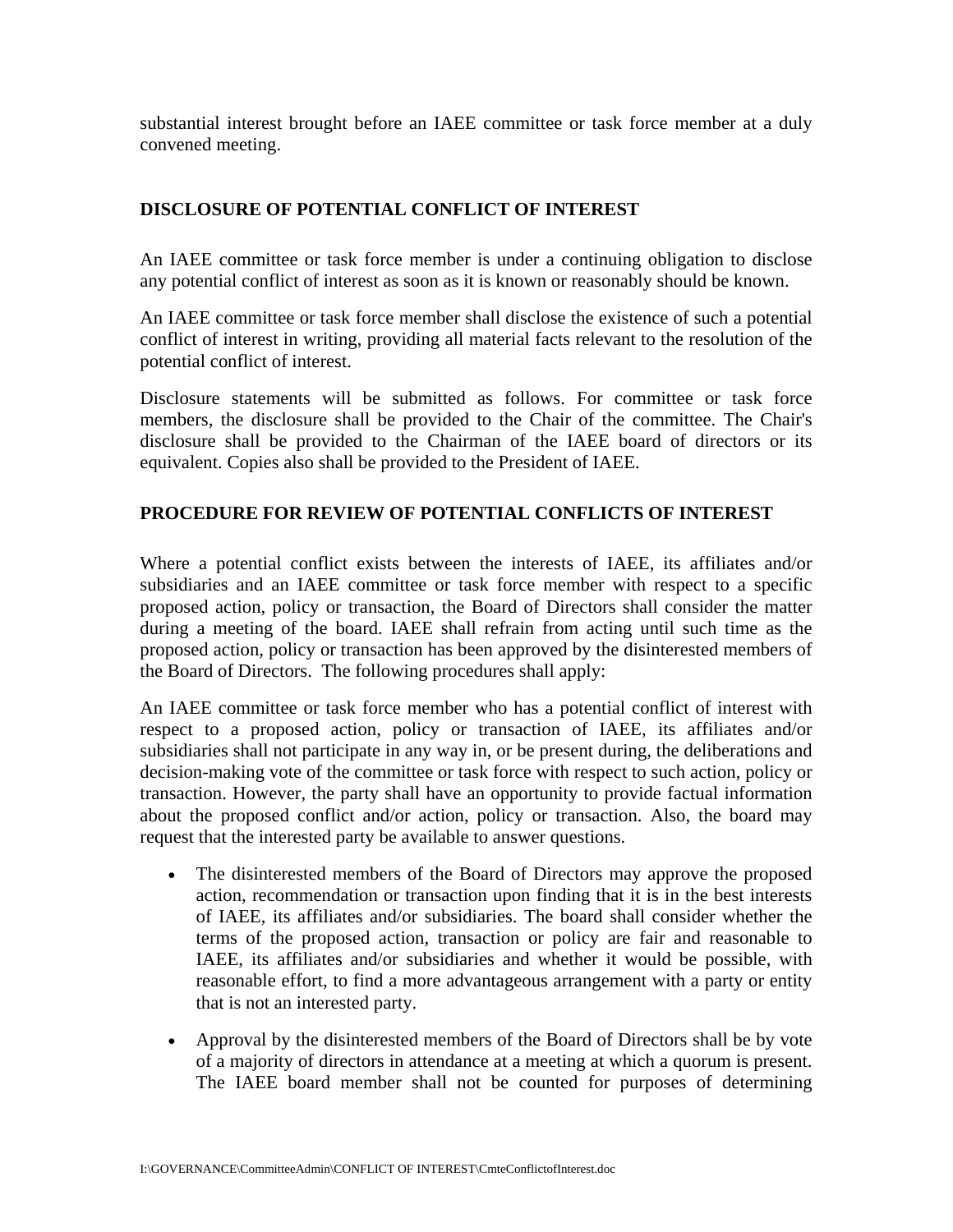whether a quorum is present, nor for purposes of determining what constitutes a majority vote of directors in attendance.

- The minutes of the committee meeting shall reflect that the conflict disclosure was made to the board, the vote taken and, where applicable, the abstention from voting and participation by the interested party.
- Whenever possible, the minutes should frame the decision of the board in such a way that it provides guidance for consideration of future conflict of interest situations.

### **VIOLATIONS OF CONFLICT OF INTEREST POLICY**

If the Board of Directors has reason to believe that an interested party has failed to disclose a potential conflict of interest, it shall inform the person of the basis for such belief and allow the person an opportunity to explain the alleged failure to disclose.

If the board decides that the interested party has in fact failed to disclose a possible conflict of interest, the board shall take such disciplinary and corrective action as the board shall determine.